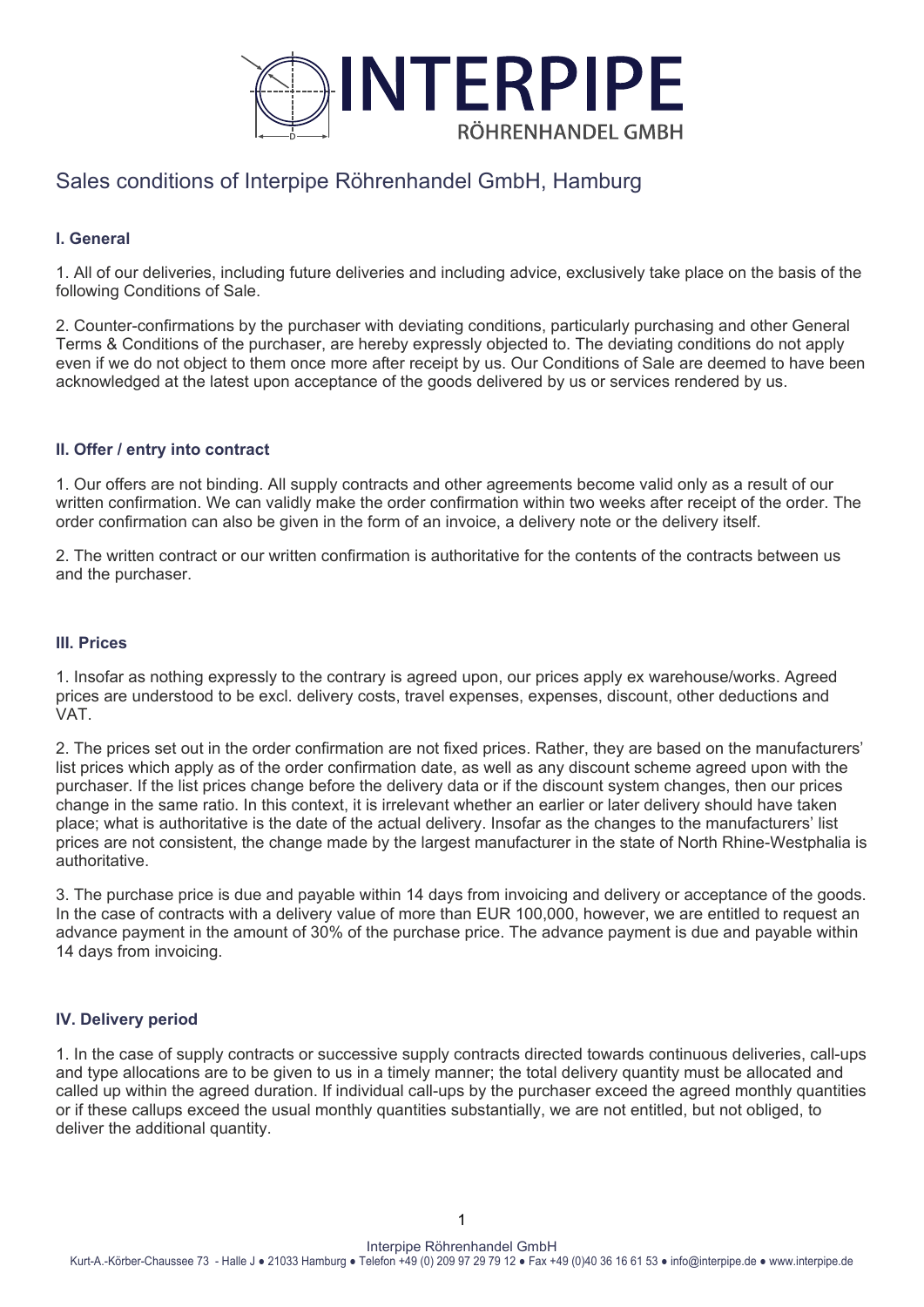

2. Delivery periods and dates always apply as approximate, unless a period or a fixed date has been agreed upon.

3. The following applies in the case of binding delivery periods: if the purchaser still has to provide documents or permits or fulfil other prerequisites for the execution of the transaction or if it has to make an advance payment, then the delivery period is postponed by the period between the dispatch of our order confirmation and the provision of the documents and the advance payment.

4. Insofar as shipment has been agreed upon, the agreed delivery periods and delivery dates pertain to the date of handover to the haulage contractor, freight carrier or other company entrusted with the transport. Otherwise, the delivery periods or delivery dates are complied with if we have notified the purchaser in a timely manner about readiness for dispatch.

5. Part-deliveries are permissible in the scope reasonable for the purchaser. Then every part-delivery is deemed to be an independent transaction.

6. Insofar as we are unable to comply with binding delivery periods for reasons which are not attributable to us (non-availability of performance), we will notify the purchase of the same without undue delay and simultaneously name the robable new delivery period. If performance is unavailable within the new delivery period too, we are entitled to rescind the contract in whole or in part; any consideration already rendered by the purchaser will be refunded by us without undue delay. Cases of unavailability of performance in this sense are particularly (i) lack of timely delivery to us by our suppliers, if we have entered into a congruent hedging transaction, neither we nor our suppliers are at fault, or in the individual case we are not obliged to purchase, as well as (ii) circumstances which are to be regarded as force majeure, such as strike, lock-out, non-culpable business disruptions, including at our suppliers (e.g. tool breakage), supply blockades, business closures, refusal of the import/export licence or other sovereign measures. In addition, the purchaser is entitled to compensation, regardless of what kind, in cases of default in delivery or impossibility of delivery, regardless of the reasons, only in accordance with section IX of these Conditions of Sale.

## **V. Shipment, transfer of risk**

1. Delivery is made ex warehouse, where the place of performance is too. At the purchaser's request and expense, the goods will be shipped to another destination (shipment sale). Insofar as nothing to the contrary is agreed upon, we are entitled to determine the type of shipment (particularly transport company, shipment route, packaging) ourselves.

2. The risk of accidental loss and the accidental deterioration of the goods is transferred the purchaser at the latest upon handover to the purchaser. In the case of a shipment sale, however, the risk of the accidental loss and the accidental deterioration of the goods as well as the delay risk are already transferred upon delivery of the goods to the haulage contractor, the freight carrier or the other person or institution entrusted with implementing the dispatch. Insofar as an acceptance is agreed upon, this is authoritative for the transfer of risk. Moreover, the statutory provisions of the law of contracts for services also apply correspondingly for an agreed acceptance. Handover or acceptance shall be deemed to have taken place if the purchaser is in default with acceptance.

## **VI. Payment**

1. If the purchase is in default with a payment to us, if a cheque or bill of exchange submitted by the purchaser is not redeemed, we are entitled to execute still-outstanding deliveries from this or other transactions only in return for advance payment or the rendering of security. If the purchaser does not comply with our request for advance payment or the rendering of security, we are entitled to rescind the contract and demand compensation due to non-performance.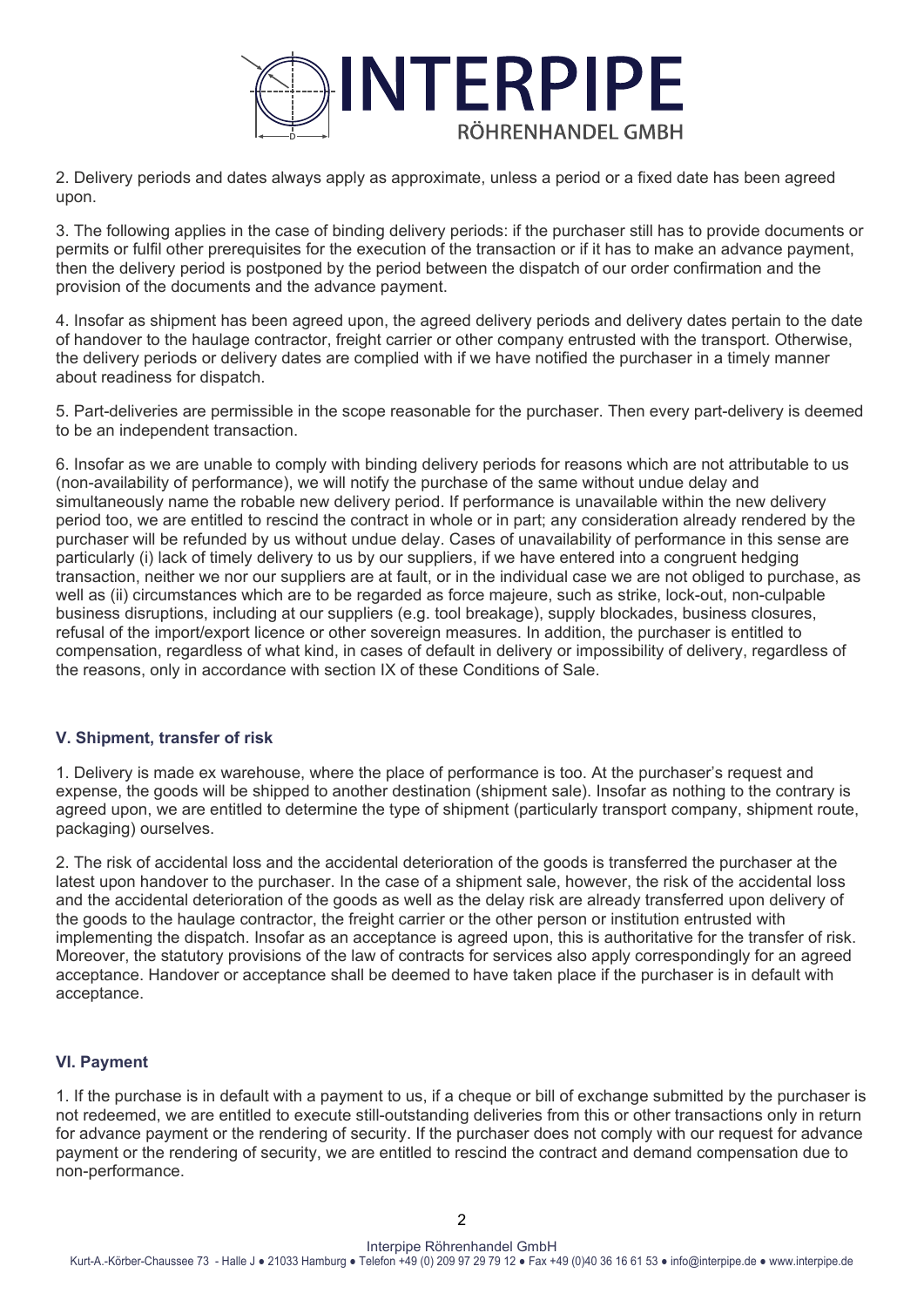

2. Bills of exchange and cheques are only accepted subject to the reservation of receipt, i.e. only as payment pending full discharge of the debt, and without commitment to complying with periods and protests. Cheques are deemed to constitute payment only from the date on which we can dispose of the amount; in the case of bills of exchange, our purchase price claim expires only upon redemption by the purchaser. The purchaser bears the expenses associated with the bills of exchange. Payment through bills of exchange requires our consent in each instance; non-bankable bills of exchange are precluded as payment means.

3. The purchaser is not entitled to withhold the payments due because of counter-claims, or to set off our claims against counter-claims, insofar as the counter-claims are not undisputed or have not been determined in a final and legally-binding manner.

## **VII. Further processing**

Subject to the provisions in Sections IX and X, we do not give any commitment (risk, liability) that processing which is not done at the seller's supplier will be successful without malfunction. Pipes will be aimed straight as well as possible "by eye", without a guarantee of impact-free spinning on the lathe and of a bare surface after turning.

## **VIII. Retention of title**

1. Until payment of all of our claims, including future claims, under the legal relationship with the purchaser, regardless of the legal reason, and until complete release from contingent liabilities which we have undertaken in the purchaser's interests, particularly those arising from bills of change, our deliveries remain our property even if payments for specially-designated claims have been made. In the case of an ongoing account, the reserved title is deemed to be security for our balance claim.

2. Processing is done - without obligating us - for us, so we acquire ownership directly pursuant to § 950 of the German Civil Code (BGB). In the case of the purchaser processing with other goods which do not belong to us, we are entitled to co-ownership of the new item in the proportion of the value of the reserved goods to the other co-processed goods at the time of the processing. The new item arising as a result of the processing or the coownership there of is deemed to be a reserved good. Insofar as the ownership or the co-ownership does not arise directly for us, this is to be transferred now to us by the purchaser; the purchaser keeps the reserved goods for us.

3. The purchaser may sell our property only in usual business transactions, on its normal terms and conditions, and as long as it is not in default or this permission is not revoked by us. It is only entitled and empowered to sell the reserved goods on with the proviso that the claim arising out of the onward sale is transferred to us pursuant to sections VIII.4 and VIII.5. It is not entitled to make other disposals of the reserved goods.

4. The purchaser's claims arising out of an onward sale of the reserved goods are assigned now to us to secure all of our claims listed in section VIII.1, regardless of whether the reserved goods are sold on without or after agreement and whether they are sold on to one or more customers.

5. If the reserved goods are only co-owned or if they are sold on with goods not belonging to us for a unified price, then the assignment occurs only in the proportion of the fraction owned by us or in the ration of the sales value of the reserved goods to the sales value of the goods not belonging to us.

6. The purchaser is entitled to collect claims arising out of the onward sale until our revocation in the typical business practice, i.e. e.g. not in so-called cheque/bill of exchange procedure. We may not make use of the revocation right as long as the purchaser duly complies with its payment obligations arising out of the business relationship, no application for the initiation of insolvency proceedings concerning the purchaser's assets is filed, and there is no other deficit in its ability to pay. The purchaser is not entitled to dispose of such claims through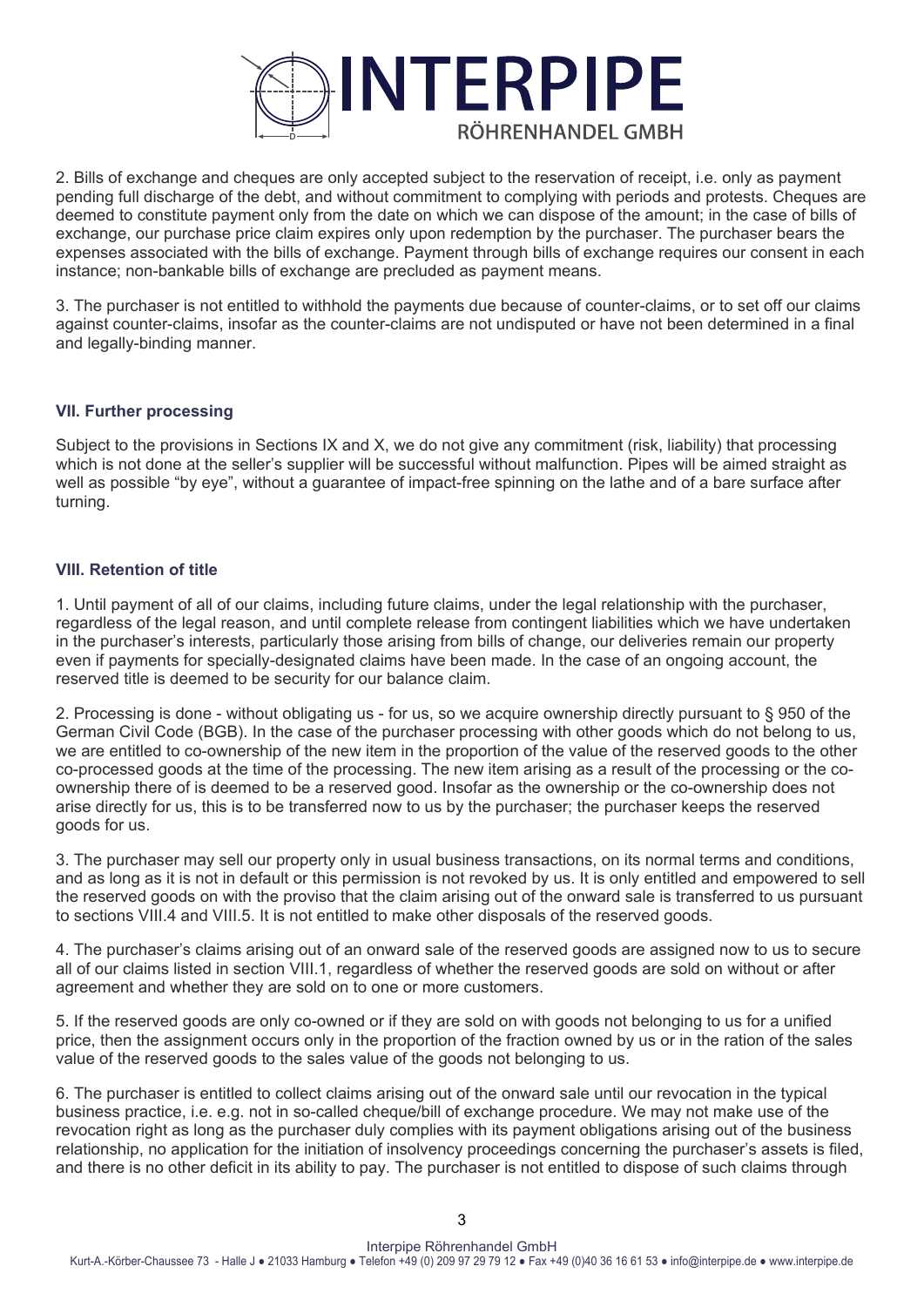

assignment or in another way in favour of third parties. If the assigned claim is included in an ongoing account (current account), then the purchaser hereby assigns the claim under the current account balance to us in the amount which corresponds to the amount of the claims assigned to us and included in the balance; if interim balances are drawn and if their balance carried forward is agreed, then the claim to which we are entitled pursuant to the foregoing provision per se from the interim balance is to be treated for the next balance as assigned to us. At our request, the purchaser is obliged in the event of revocation to provide the information necessary for collection concerning the assigned claim, particularly to name the customers and to disclose the assignment to its customers.

7. If the realisable value of the securities existing in our favour exceeds our claims by more than 10%, then at the purchaser's request we are obliged to release securities to that extent as we choose.

8. The goods subject to retention of title may not be pledged to third parties before full payment of the secured claims, nor transferred by way of security. The purchaser is obliged to notify us in writing without undue delay if and insofar as third-party interventions occur concerning the goods belonging to us. The purchaser is obliged to take all of the necessary measures to prevent detriment to or loss of the rights to which we are entitled in the items delivered. The purchaser is obliged upon our request to immediately provide all of the information which is necessary to enforce and pursue our ownership rights. The purchaser bears the costs necessary to cancel the access measure and to reacquire the goods supplied by us, insofar as the intervention against the measure was successful and in the case of the third party a compulsory execution concerning the costs was attempted in vain.

9. In the event of contract-breaching behaviour by the purchaser, particularly in the event of non-payment of our due invoices, we are entitled to rescind the contract pursuant to the statutory provisions and to demand delivery of the goods due to the retention of title and the rescission. If the purchaser does not pay our due claims, we may assert these rights only if we have set the purchaser a reasonable payment period first without success or if setting such a period can be dispensed with pursuant to the statutory provisions.

10. For the duration of the retention of title, the purchaser is obliged to sufficiently insurance the delivered items against fire, break-in, theft, vandalism and water damage, and to treat and store them with care. The purchaser hereby assigns to us the claims to which it is entitled in the event of a damage incident against its insurance company, insofar as these pertain to goods subject to retention of title, in the amount of the invoice value of the goods subject to retention of title.

11. Should the retention of title require further conditions pursuant to the applicable law of the country in which the goods are located, particularly registration with an authority, then the purchaser is obliged to fulfil these conditions at its own expense in order to guarantee the validity of the retention of title. Should a retention of title or a similar security not be possible, then the purchaser is obliged to provide a comparable security.

## **IX. Complaints about defects / warranty**

 1. The goods purchased from us are to be checked carefully without undue delay after arrival at the purchaser, and if a defect is discovered, we are to be notified in writing without undue delay. If no such notification is given, the goods are deemed to have been accepted insofar as there is a defect which would have been identifiable if a proper inspection had been carried out. If a defect is discovered later, then this must be complained about without undue delay after discovery. A later complaint about defects is excluded.

2. We must keep within the margins usual in trade with regard to quantities, dimensions and forms. Small deviations in size and design compared to a sample dispatch, small insignificant defects such as sand places, fissures, flash rust and the same are often unavoidable and thus do not justify complaints.

3. If there is a defect which is due to a fact which existed before the transfer of risk and which was complained about in a timely manner, we are obliged and entitled, as we choose, to effect subsequent performance in the form of defect rectification or to deliver a flawless item within a reasonable period.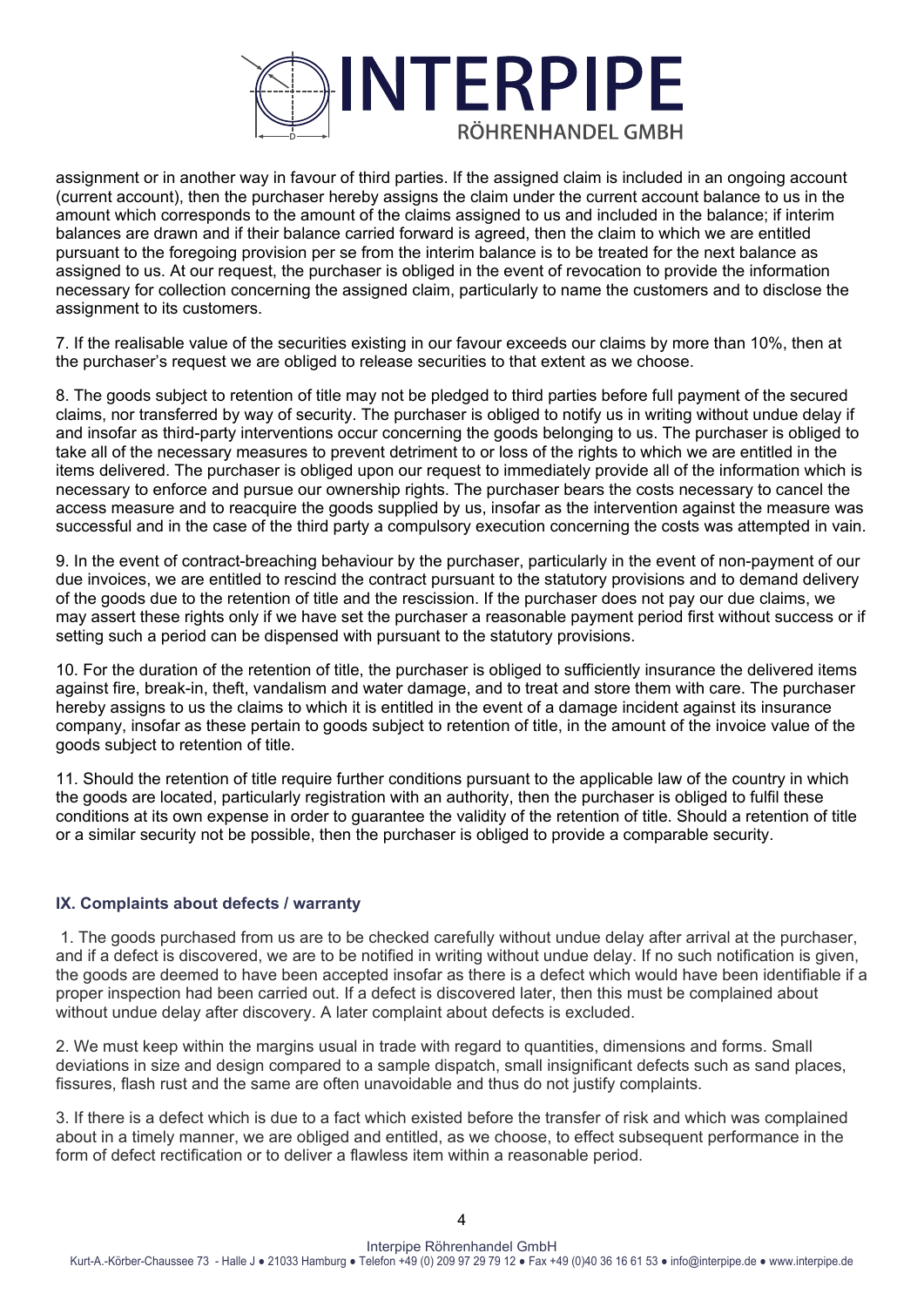

4. We are entitled to make the subsequent performance owed dependent on the purchaser paying the purchase price due. However, the purchaser is entitled to retain a portion of the purchase price which is proportionate to the defect.

5. The purchaser is obliged to give us the time and opportunity necessary to carry out the subsequent performance owed, particularly to hand the goods complained about over for inspection purposes. In the event of a replacement delivery, the purchaser has to return the defective item to us pursuant to the statutory provisions. Subsequent performance includes neither the disassembly of the defective item nor the reinstallation if we were not obliged to install it originally.

6. The expenditure necessary for the purpose of inspection and subsequent performance, particularly transport, travel expenses, labour and materials costs (not: disassembly and installation costs) is borne by us if there is actually a defect. However, if it transpires that a defect rectification request by the purchaser was unjustified, we can demand that the purchaser compensate us for the costs incurred as a result. Any compensation claims going beyond this section IX.6, particularly with regard to the reimbursement of installation and disassembly costs, are determined pursuant to section X.

7. If the subsequent performance fails or if it is unreasonable for the purchaser, then the purchaser is entitled to rescind the contract or to request reduction of the remuneration (reduction). In the event of an only insignificant contract breach, particularly in the event of only minor defects, the purchaser is not entitled to any rescission right, however. We can refuse subsequent performance if it is associated with disproportionate costs.

## **X. Liability for compensation**

1. Insofar as nothing to the contrary is stipulated in sections IX, X.3 and X.4, claims by the purchaser due to quality defects or defects in title - regardless of the legal reason - are excluded. We are not liable in this respect for damage which has not occurred to the delivered item itself. In particular, we are not liable for lost profit or other pecuniary loss suffered by the purchaser.

2. Insofar as nothing to the contrary is stipulated in sections X.3 and X.4, claims by the purchaser due to breach of an obligation arising out of the contractual relationship are excluded.

3. The foregoing limitations of liability (sections X.1 and X.2) do not apply insofar as we have mandatory liability, for example (1) pursuant to the Product Liability Act, (2) due to loss of life, personal injury or damage to health which is attributable to a negligent or intentional breach of obligation by us or one of our legal representatives or by one of our vicarious agents, (3) insofar as the cause of damage or loss is due to intentional behaviour or gross negligence by us or by one of our legal representatives or by one of our vicarious agents, (4) if the purchaser asserts rights due to a defect under a quality guarantee or the specific duration of a quality, (5) if we negligently breach a fundamental contract obligation whose fulfilment is what makes the due performance of the contract possible at all and on whose compliance the contract partner may usually rely (cardinal obligation), or (6) if recourse claims in the consumer goods supply chain (§ 478 of the BGB) are concerned.

4. Insofar as we negligently breach a cardinal obligation, our compensation obligation is limited to the contracttypical, foreseeable damage or loss, insofar as no intentional behaviour or gross negligence has occurred, or we are liable due to loss of life, personal injury or damage to health.

## **XI. Time barring**

All of the claims directed against us due to a quality defect or defect in title become time-barred 12 months after the commencement of the statutory warranty, unless the Product Liability Act or other legislation, particularly § 438 paragraph 1, number 2 of the BGB (constructions and items for constructions), § 479.1 of the BGB (recourse claims in the consumer goods supply chain) or § 634a paragraph 1, number 2 of the BGB (construction defects) prescribe longer periods. The time-barring of claims due to liability for damage arising